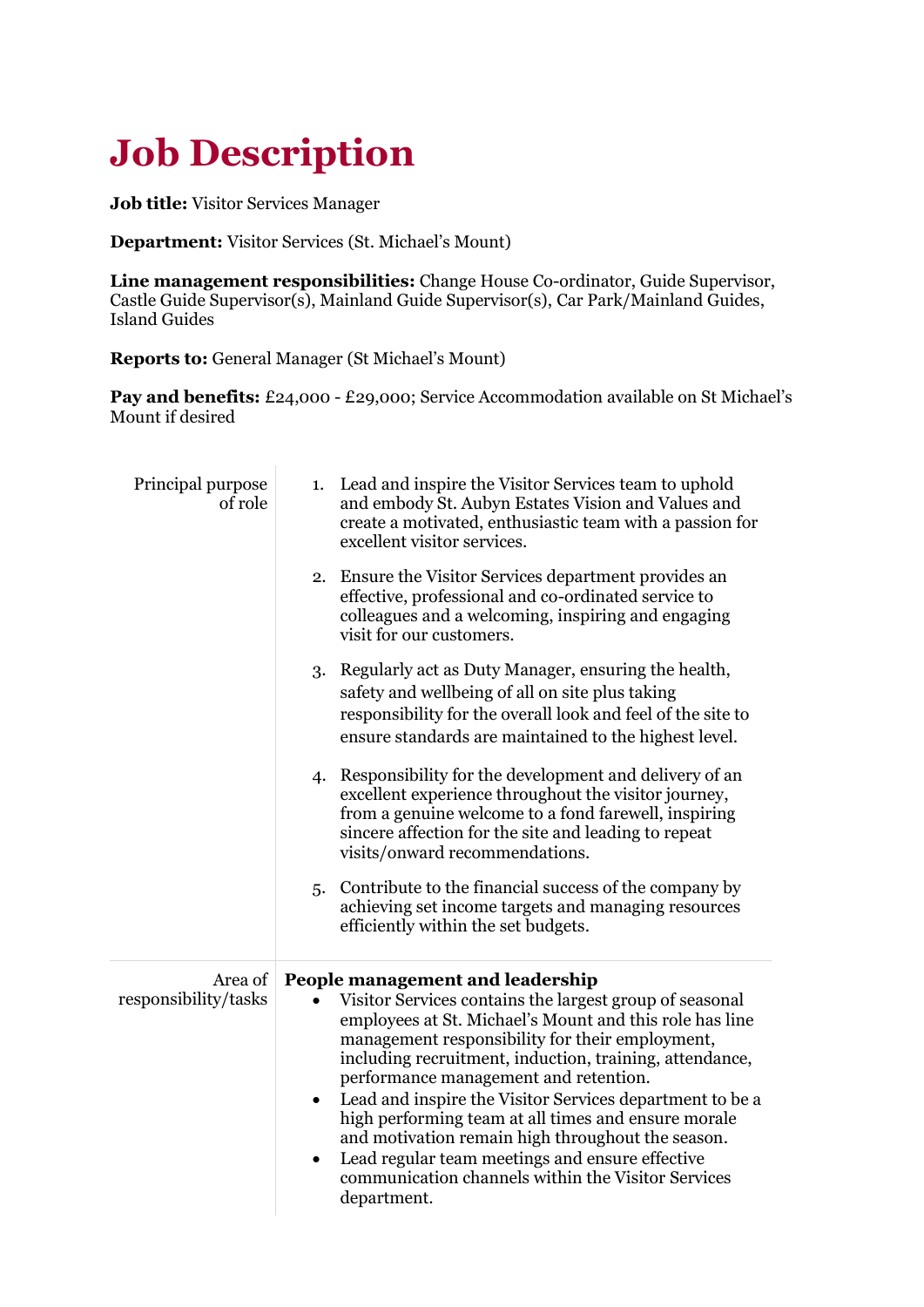- Work with and assist the team of Supervisors in planning and managing the Visitor Services rosters plus maintaining accurate payroll, annual leave, sickness, training and other applicable documents, such as uniform records.
- As the line manager with the largest seasonal workforce, lead on the yearly recruitment campaign to ensure St. Michael's Mount is attracting the highest calibre of seasonal employees.
- Assist the General Manager in co-ordinating the induction and training timetable for all seasonal employees, including leading sessions on areas such as Island knowledge, disability awareness and customer service.
- Lead on departmental training, both at induction and throughout their employment, for all Visitor Services employees, to ensure they are equipped to do their roles successfully.
- Utilise the appraisal process to seek out opportunities to develop new skills and enhance performance, both personally and for the whole of the Visitor Services team.

## **Visitor experience and customer care**

- Ensure an exceptional standard of visitor service, experience and customer care across the island and mainland
- Constantly monitor effectiveness of the whole visitor journey from the car parks to the island and back.
- Ensure all St. Michael's Mount employees have a minimum level of product knowledge in relation to the history, story and activities of St. Michael's Mount.
- Train and develop Island Guides to ensure their knowledge is of sufficient level to anticipate and engage visitors interest.
- Lead by example and coach the team to provide a proactive, genuine style of engagement with our visitors to ensure they are confident and adept at sharing their knowledge with visitors.
- Champion appropriate upselling and fundraising as part of excellent customer service and ensure sales are incorporated into the visitor services strategy.
- Use all available visitor/employee feedback to identify and deliver improvements in service and care.
- Deal with general visitor service related compliments and complaints, keeping the General Manager informed as needed, including monitoring TripAdvisor and other social media outlets.
- Champion compliance with the Disability Discrimination Act.
- Ensure all signs, information leaflets and visitor areas are well presented, comply with St. Aubyn Estates/National Trust brand guidelines and are visitor focused.

#### **Events**

• Working closely with the General Manager, Marketing Manager and St. Michael's Mount management team to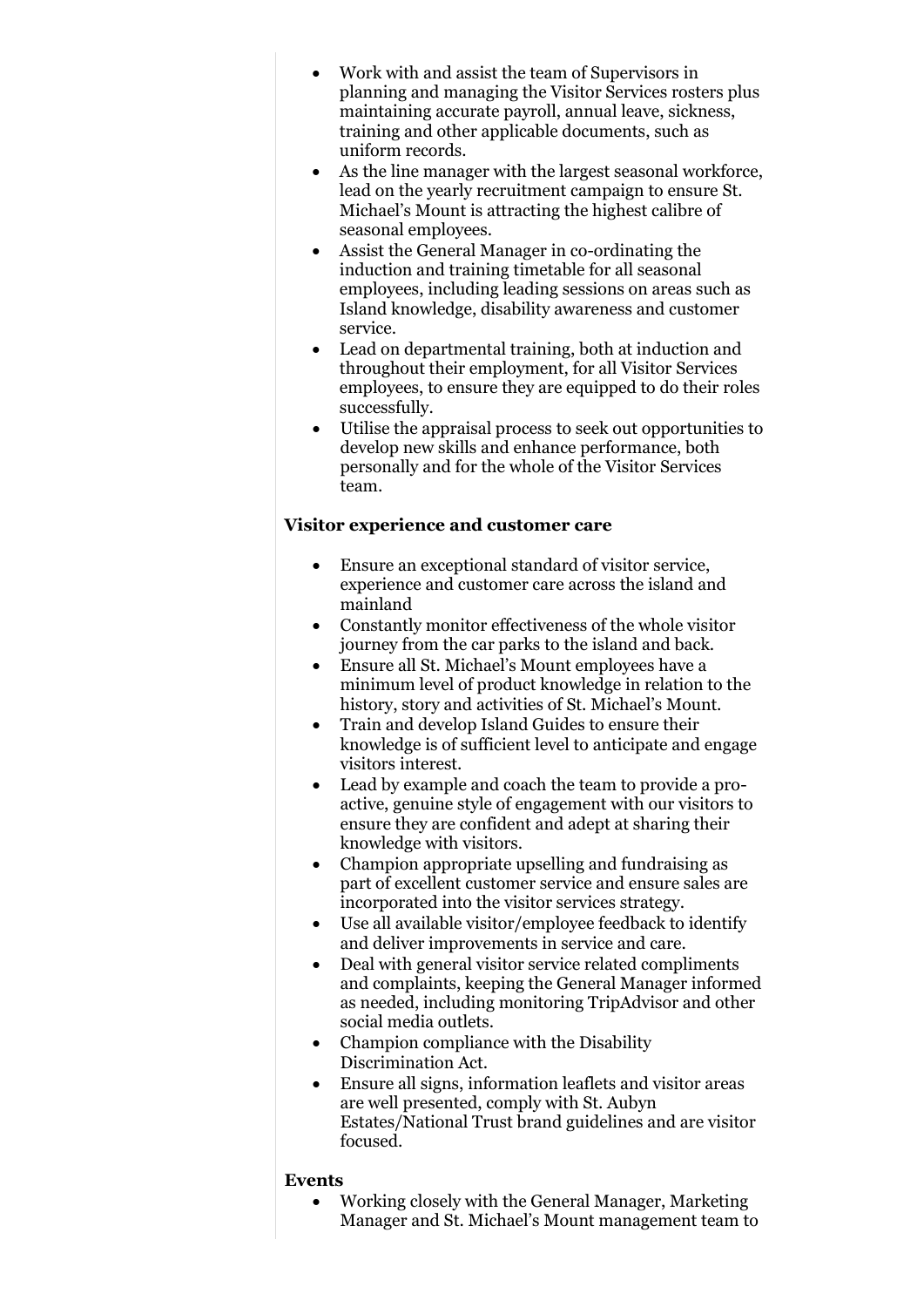devise and deliver an innovative events programme to increase visitor numbers out of high season, add value to the visitor experience and deliver required profits.

- Coordinate the operation and management of all events.
- Provide support to other teams in the management of their events.

#### **Finance**

- Contribute to the creation of departmental budgets and effectively manage them throughout the year to ensure effective use of resources and deliver income targets.
- Strive for sustainability and efficiency, reviewing contracts and procurement to deliver efficiencies while maintaining consistently high service levels
- Oversee all admission procedures and work closely with the finance team in accurately recording visitor figures and related data.
- Pro-actively contribute to the development of opportunities to grow the visitor business with a specific focus on the groups market during shoulder and winter months, and drive the implementation to ensure the St. Michael's Mount groups business becomes a market leader in the South West of England.

#### **Fire, Security and Health & Safety**

- Comply with National Trust standards on Fire, Security, Health & Safety, and lead on ensuring the visitor services operation does comply also.
- Be responsible for visitor safety by ensuring all visitor services employees are aware of H&S, fire evacuation and emergency procedures, arranging training/drills as necessary.
- Be responsible for the completion of risk assessments and H&S compliance in connection with all visitor related activities and areas.

## **General**

|       | General                                                                                                                                                                                                                                                                                                                                                                                                                                                                                                                                                                                                                                                                                                   |  |  |  |  |
|-------|-----------------------------------------------------------------------------------------------------------------------------------------------------------------------------------------------------------------------------------------------------------------------------------------------------------------------------------------------------------------------------------------------------------------------------------------------------------------------------------------------------------------------------------------------------------------------------------------------------------------------------------------------------------------------------------------------------------|--|--|--|--|
|       | The VSM will regularly undertake the role of Duty<br>٠<br>Manager and in this role will be responsible for the<br>operational management of St. Michael's Mount. The<br>post holder is expected to use their best judgement to<br>make all necessary decisions, whilst deferring those that<br>can wait to the General Manager or appropriate<br>departmental manager.<br>Build and maintain excellent relationships with<br>$\bullet$<br>stakeholders, both within St. Aubyn Estates, the<br>National Trust and externally.<br>Actively participate in local tourism networks to<br>$\bullet$<br>exchange best practice, create value through<br>collaborative working and sharing industry information. |  |  |  |  |
| Other | The VSM may be required to undertake other reasonable duties<br>which are compatible with the overall scope of this<br>appointment and, in addition, all employees are expected to<br>work within the terms of their contract of employment and<br>adhere to St. Aubyn Estates policies, Values and Behaviours                                                                                                                                                                                                                                                                                                                                                                                            |  |  |  |  |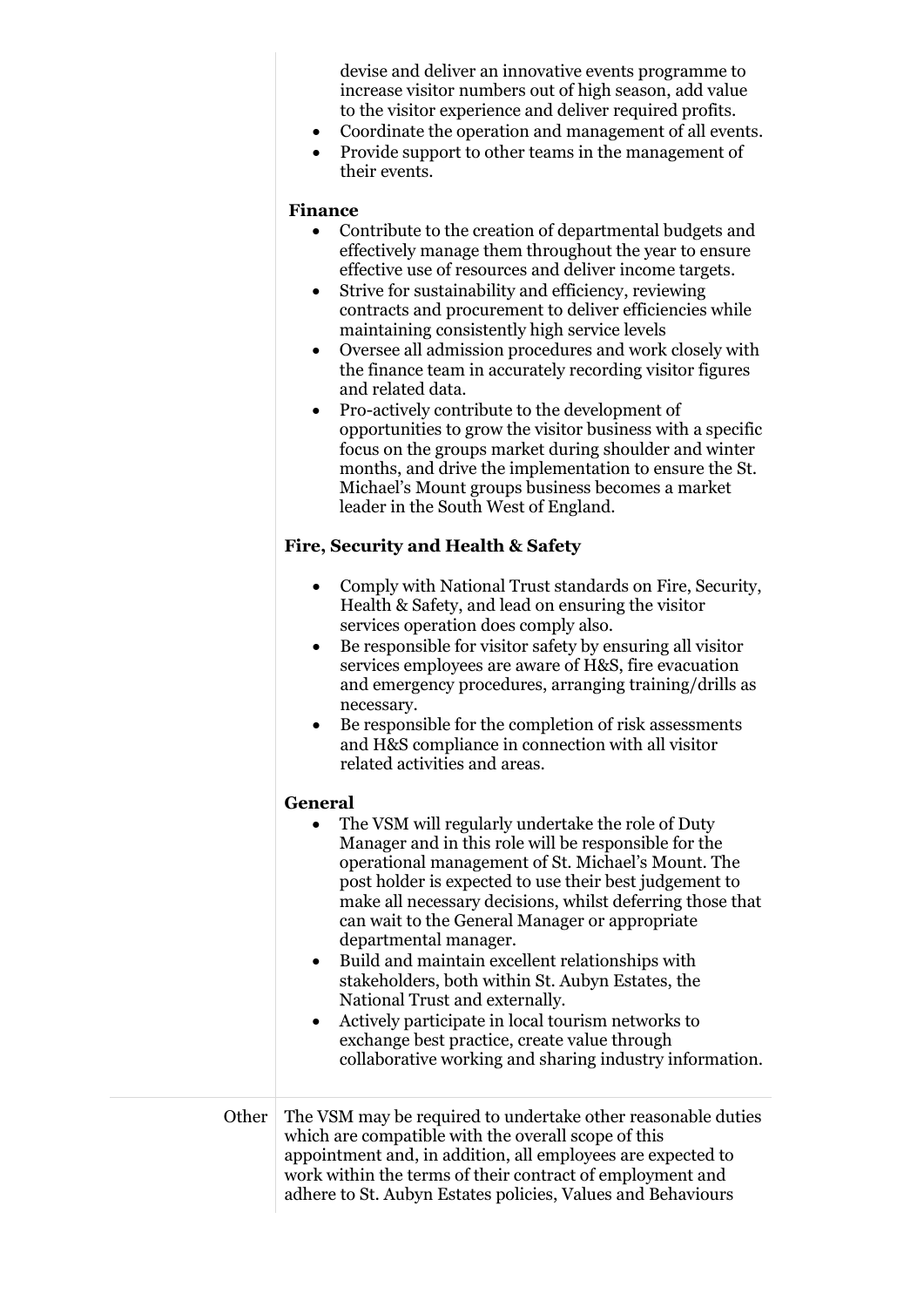# **Person Specification**

**Role title:** Visitor Services Manager

# **Evidence sources**  $AF =$  application form  $| IV =$  interview  $| Ref =$  references

| <b>Section</b>                           | Criteria                                                                                                                                            | <b>Essential</b> | <b>Desirable</b> | <b>Source</b> |
|------------------------------------------|-----------------------------------------------------------------------------------------------------------------------------------------------------|------------------|------------------|---------------|
| Education, and<br>qualifications         | Good general education                                                                                                                              | $\sqrt{}$        |                  | AF            |
| Experience                               | Previous management experience in a<br>front of house role in a visitor<br>attraction or similar environment                                        | $\sqrt{}$        |                  | AF, IV, Ref   |
|                                          | Experience in a line management role,<br>with a proven ability to lead, motivate<br>and develop a team.                                             | $\sqrt{}$        |                  | AF, IV, Ref   |
|                                          | A track record of working through<br>others to deliver a high quality visitor<br>service in a fast paced, public facing<br>environment              | $\sqrt{}$        |                  | AF, IV, Ref   |
|                                          | Experience and an understanding of<br>Health & Safety, fire and security<br>standards as they affect a public venue                                 | $\sqrt{}$        |                  | AF, IV, Ref   |
| <b>Technical skills</b><br>and abilities | Ability to deliver excellent customer<br>care                                                                                                       | $\sqrt{}$        |                  | AF, IV, Ref   |
|                                          | Able to handle customer complaints<br>with ease and authority                                                                                       | $\sqrt{}$        |                  | AF, IV        |
|                                          | Well organised with the ability to<br>prioritise, co-ordinate and delegate<br>tasks in order to meet deadlines while<br>staying calm under pressure | $\sqrt{}$        |                  | AF, IV        |
|                                          | Able to assess situations, use<br>discretion and judgement to find<br>solutions to problems                                                         | $\sqrt{}$        |                  | AF, IV        |
|                                          | Calm and confident in dealing with<br>emergency situations                                                                                          | $\sqrt{}$        |                  | AF, IV        |
|                                          | Ability to manage a budget and<br>account for finances within set<br>processes                                                                      | $\sqrt{}$        |                  | AF, IV        |
|                                          | Enterprising and able to maximise<br>opportunities for income generation                                                                            | $\sqrt{}$        |                  | AF, IV        |
|                                          | Computer literate – knowledge of<br>Windows-based applications                                                                                      |                  | $\sqrt{}$        | AF, IV        |
|                                          | First Aid qualification or willingness to<br>be First Aid trained                                                                                   | $\sqrt{}$        |                  | AF, IV        |
|                                          | Knowledge of another European<br>language (including British Sign<br>Language) is desirable                                                         |                  | $\sqrt{}$        | AF, IV        |